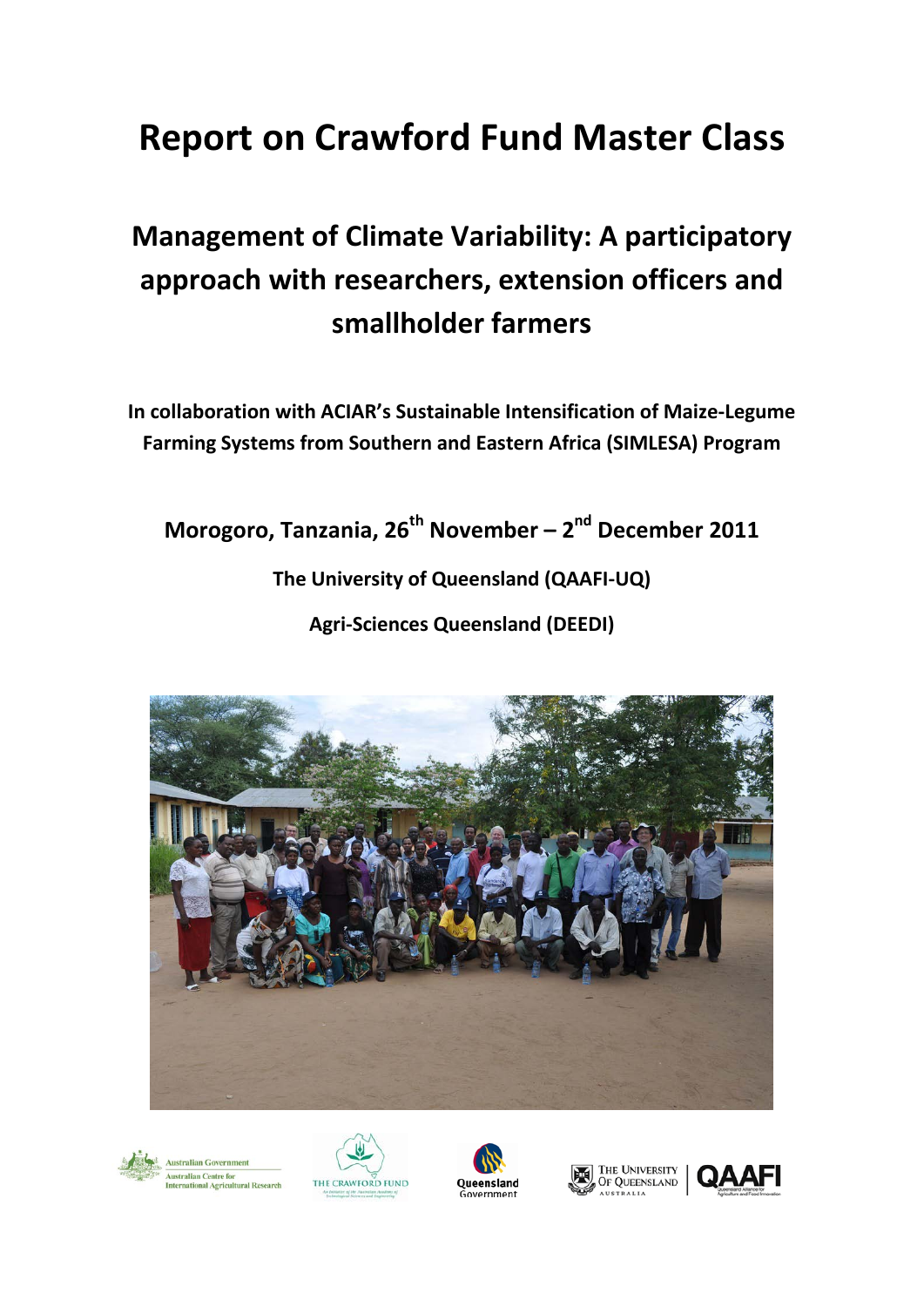## **Acknowledgements**

- We gratefully acknowledge the funding provided by the Crawford Fund of Australia.
- Logistics to make this training possible were provided by Austine Ngindi, Mulugetta Mekuria and the SIMLESA Tanzanian Team.
- Access to the SIMLESA baseline survey data for Tanzania was provided by Dr Menale Kassie (CIMMYT).
- Access to historical climate records was provided by the SIMLESA Tanzanian Team
- Access to historical climate records and farmers at Mandela village were provided and organised by the SIMLESA Tanzanian Team.
- Peter Johnston's participation was funded by the Crawford Fund.
- John Dimes and Daniel Rodriguez were funded by the SIMLESA program.
- We also thank the Arc Hotel for the great facilities and service
- Special thanks to the farmers and extension officers at Mandela village for their hospitality and contributions to the workshop and for making the week so memorable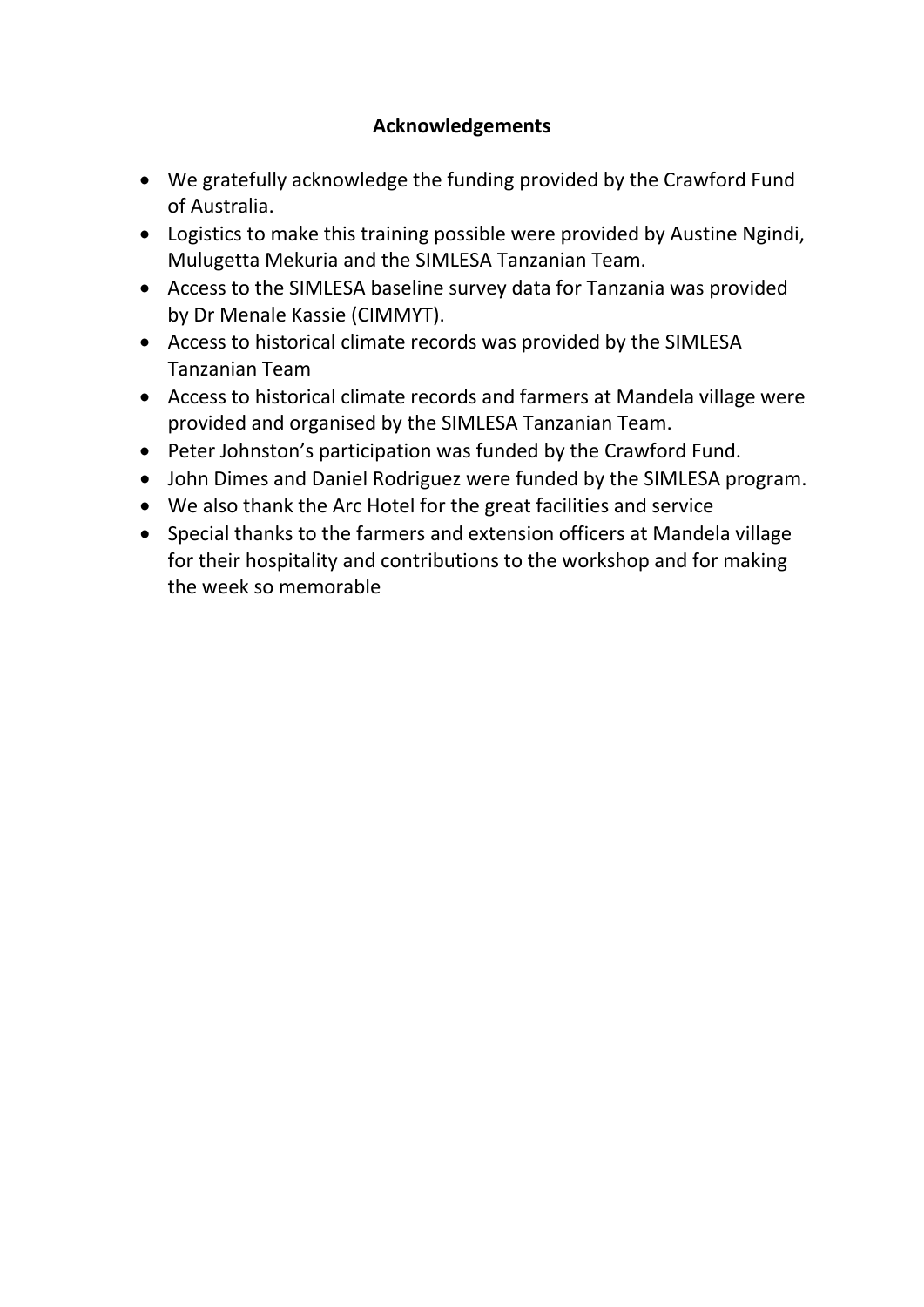### **Management of Climate Variability: A participatory approach with researchers, extension officers and smallholder farmers**

#### *Daniel Rodriguez (QAAFI, The University of Queensland, Australia), John Dimes (Agri-Science Queensland, DEEDI, Australia), and Peter Johnston (Cape Town University, South Africa)*

The dependence of farmers on low and or highly variable rainfall across most south eastern Sub-Saharan countries, in combination with depletion of soil fertility, makes the effort of intensifying maize based production systems and lift farmer's livelihoods a rather daunting and complex problem. In general, climate risk acts as a disincentive for farmers to invest in needed technologies and markets, reducing our chances of increasing yields and reducing risks. Across the region, lifting the productivity of crops, i.e. grains and biomass, is paramount to start building more sustainable and profitable cropping systems amid achieving the Millennium Development Goals in Africa.

Across Africa, highly vulnerable risk-averse farmers tend to favour precautionary strategies that buffer against climatic extremes over activities that might be more profitable on average ((Challinor et al., 2007; Hansen et al., 2009; Hansen et al., 2011). One of these precautionary strategies is to sow most of their land to staple crops (i.e. maize), so they assure they are food secured. This means that little resources i.e. land, nutrients, labour, time, would be available to diversify sources of livelihoods, e.g. introducing cash producing enterprises such as legumes or livestock. For example from discussions with a farmer from Mozambique indicated that in 7 out of 10 years he would expected yields of ca. 4t/ha, while in the reminder 3 years yields would be 0.5t/ha or lower. This explained why he allocates most of his land (3ha) to maize every year, so that the only harvest in this uni-modal rainfall environment produces sufficient food to feed his extended family (i.e. requiring ca. 1.5t maize/year).

Farmers' perception of risk and its consequences is paramount here. How farmers' perceptions relate to the actual variability in yields driven by climate variability, and to what extent existing yield gaps driven by poor agronomic practice or lack of use of agricultural inputs are responsible for farmer's risk averse attitudes. For example, the farmer in question did not use chemical fertilisers, applied conventional agricultural practices, and performed limited weeding in his fields only during the wet season. Innovations that could increase productivity are avoided as they are seen as risky. Particularly if farmers have to pay expensive agricultural inputs in advance. Even though climate risk insurance is common product for farmers in most parts of the world it is not common in Africa, where insurance markets are limited and if they exist might not be properly customised for the needs of poor smallholder farmers.

With the support of the Crawford Fund and ACIAR (through the SIMLESA program), we run a participatory training exercise involving 20 small holder farmers from the Mandela Village, in Morogoro, Tanzania; and 20 extension officers, agronomists, and meteorological officers from the National Agricultural Services of Ethiopia, Tanzania, Kenya, Malawi, Mozambique, Botswana and Sudan; with the objective of:

- Train the trainers i.e. NARs researchers and extension officers, on participatory approaches to improve farmer's preparedness and responses to below and above average rainfall seasons.
- Increase farmers' and extension officers' understanding on how year-to-year climate variability impacts agriculture production and decision making, and how existing sources of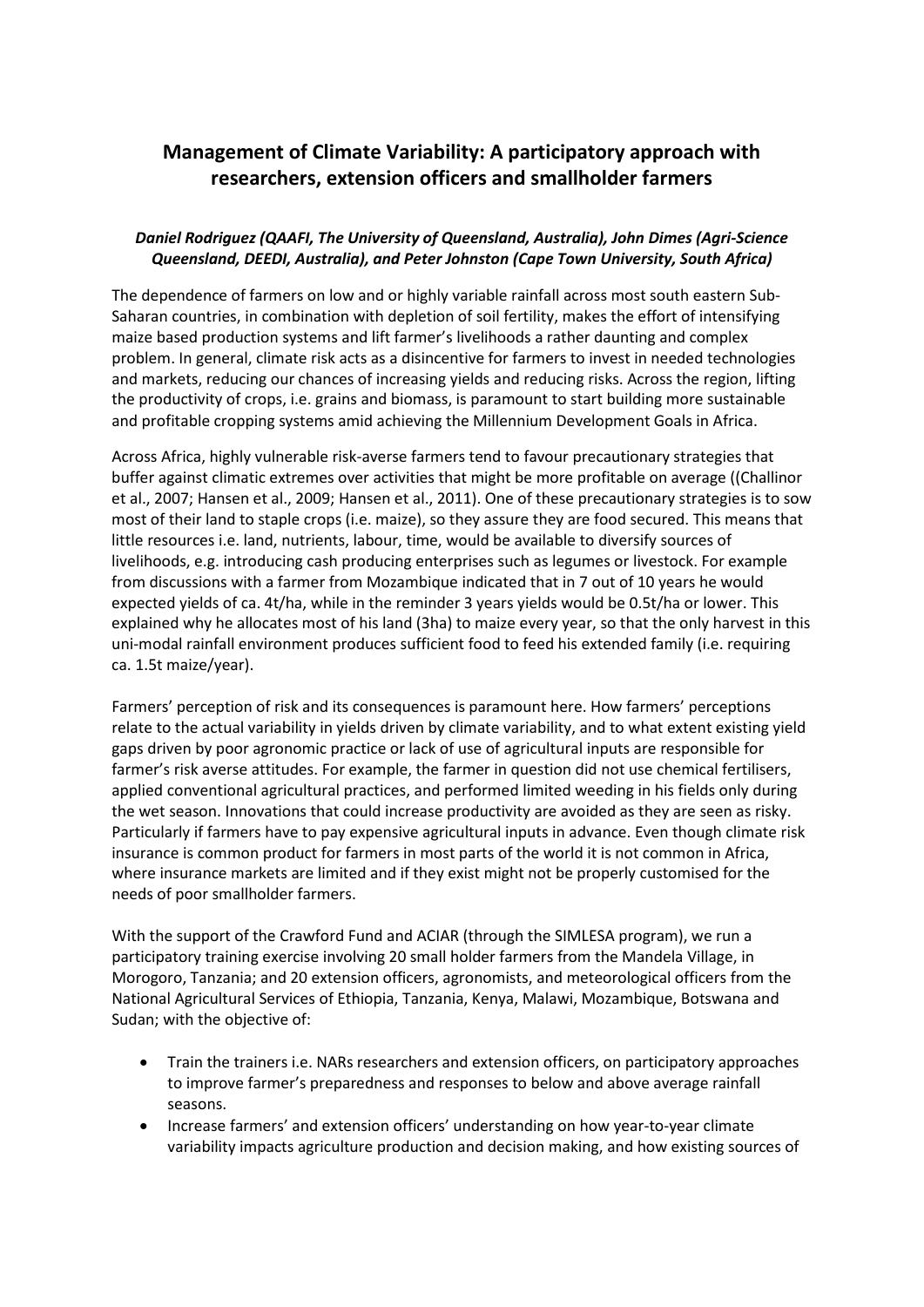climate information could be used to help farmers make better informed decisions and reduce climate associated uncertainties.

- Improve NARs researchers, extension officers and farmers understanding of existing tools, sources of information and products (micro-insurance for smallholder farmers) already available in their region.
- Promote a trans-disciplinary dialog between agronomists, extension officers and meteorological officers.
- Promote the development science and extension networks across the seven participating countries.

#### **Participants**

There were 24 participants in the Master Class - having a range of experiences and skills in agronomy, breeding, soil science, systems modelling, meteorology and extension from a wide range of developing countries in Africa: Ethiopia (4), Kenya (4), Tanzania (5), Malawi (4), Mozambique (4), Sudan (1) and Botswana (2) - together with one South African and two Australian trainers (**Annex 1**). Dennis Blight representing the Crawford Fund and Mulugetta Mekuria, SIMLESA Project Manager, CIMMYT, also attended the meeting. Four of the participants were female (1 meteorologist, 3 extension). All the participants were working for National Research agencies, Extension or Meteorology Departments

#### **Co-sponsorship**

In addition to the Crawford Fund, co-sponsors of the Master Class were the Australian Centre for International Agricultural Research (ACIAR) through the SIMLESA program, and funding of the participants from Sudan and Botswana.

#### **Collaborating organizations**

Participating African and international organisations include the Ethiopian Institute of Agricultural Research (EIAR) and the National Meteorological Agency; the Kenyan Agricultural Research Institute (KARI), and the National Departments of Meteorology and Agricultural Extension; the Agricultural Research and Technical Services (DARTS), Ministry of Agriaculture and Food Security and the Dept of Climate Chanage and Meteorologoy, Malawi; the Instituto de Investigacao Agraris de Mocambique (IIAM) and the Met Institute, Mozambique; the Ministry of Agriculture and Food Security (DRD) of Tanzania and the Tanzania Meteorology Agency; University of Cape Town, South Africa and the Centre for International Maize and Wheat Breeding (CIMMYT). Australian participating agencies included The Queensland Alliance for Agriculture and Food Innovation (QAAFI) at the University of Queensland (UQ), Agri-Sciences Queensland from the Queensland Department of Employment, Economic Development and Innovation (DEEDI).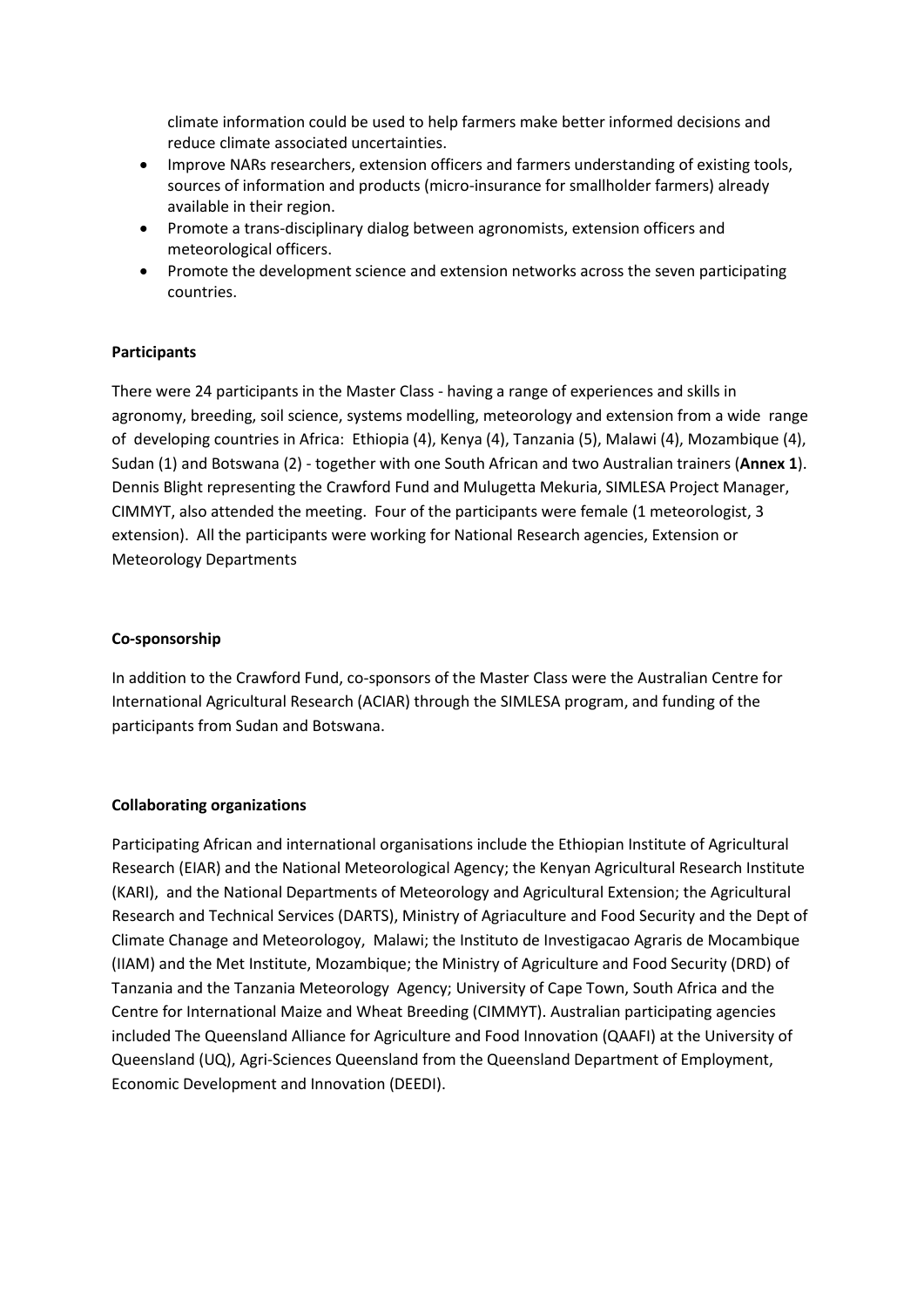#### **Course contents**

The topics of the training course included

- Climate information sources for southern and eastern Africa and theory, formulation, interpretation and communication of seasonal climate forecasts
- Engaging farmers in focal group discussion, individual questionnaires and resource allocation mapping on cropping systems, management and climate and yield variability
- Survey results analysis data entry, comparative yield analysis (RUE) and formulation of management messages under variable rainfall patterns
- Farmer specific modelling applications model outputs used with farmers in interpretation of yield outcomes under variable rainfall.

#### **Activities included: (Annex 2)**

- 1. Evaluation of farmer's socio-economic situation (physical, natural, financial, human, social capitals).
	- Presentation by Daniel Rodriguez based on the analysis of SIMLESA's baseline survey data from eastern Tanzania.
- 2. Existing sources of climate information, risk management tools and products and what would be required to increase their salience, legitimacy, access, understanding and capacity to respond to variability.
	- Presentation on seasonal climate forecasting tools by Peter Johnston Cape Town University.
	- Problems and exercises run and presented by the trainees.
	- Presentation on constraints and opportunities from seasonal climate forecasts and use of climate information to support on farm decision making.
- 3. Validation of current farmers' practice, performance (expected yields and their variability), and food demand, to understand farmers' perspective in terms of climate variability and how it affects their livelihoods and levels of food security.
	- Farmer's interviews (survey) at Mandela Village run by the trainees on 20 farmers (supervised one to one activity).
- 4. Increasing trainees understanding of farmers' resource allocation, predominant farming systems, farmers' constraints and opportunities.
	- Trainees and farmers developing resource allocation maps.
- 5. Workshop activity: evaluating farmers' perception of climate risks and how perceived risk affects their decision making processes, i.e. use of outputs from farmer survey and resource allocation maps collected at Mandela Village and questions to be answered (**Annex 3**).;
	- Desktop work to contrast farmer's perceptions of risk, with observed variability from available climate records, to evaluate whether present farmer's perceptions are justifiable or not;
	- Group work activity and presentations by trainees.
- 6. Feedback to farmers provided by participating local extension services and the Australian team at Mandela Village based on the conclusions from group work and recommendations.
	- Workshop activity with farmers to discuss results of ex-ante climate analysis and survey results
	- Workshop activity on the relationship between local historical climate variations and simulated outputs from APSIM.
- 7. Farmer's voice: discussion with the participating farmer's what they would do different next season, and what other training they would require to feel more confident about their onfarm decisions related to managing climate variability.
	- Workshop activity at Mandela Village.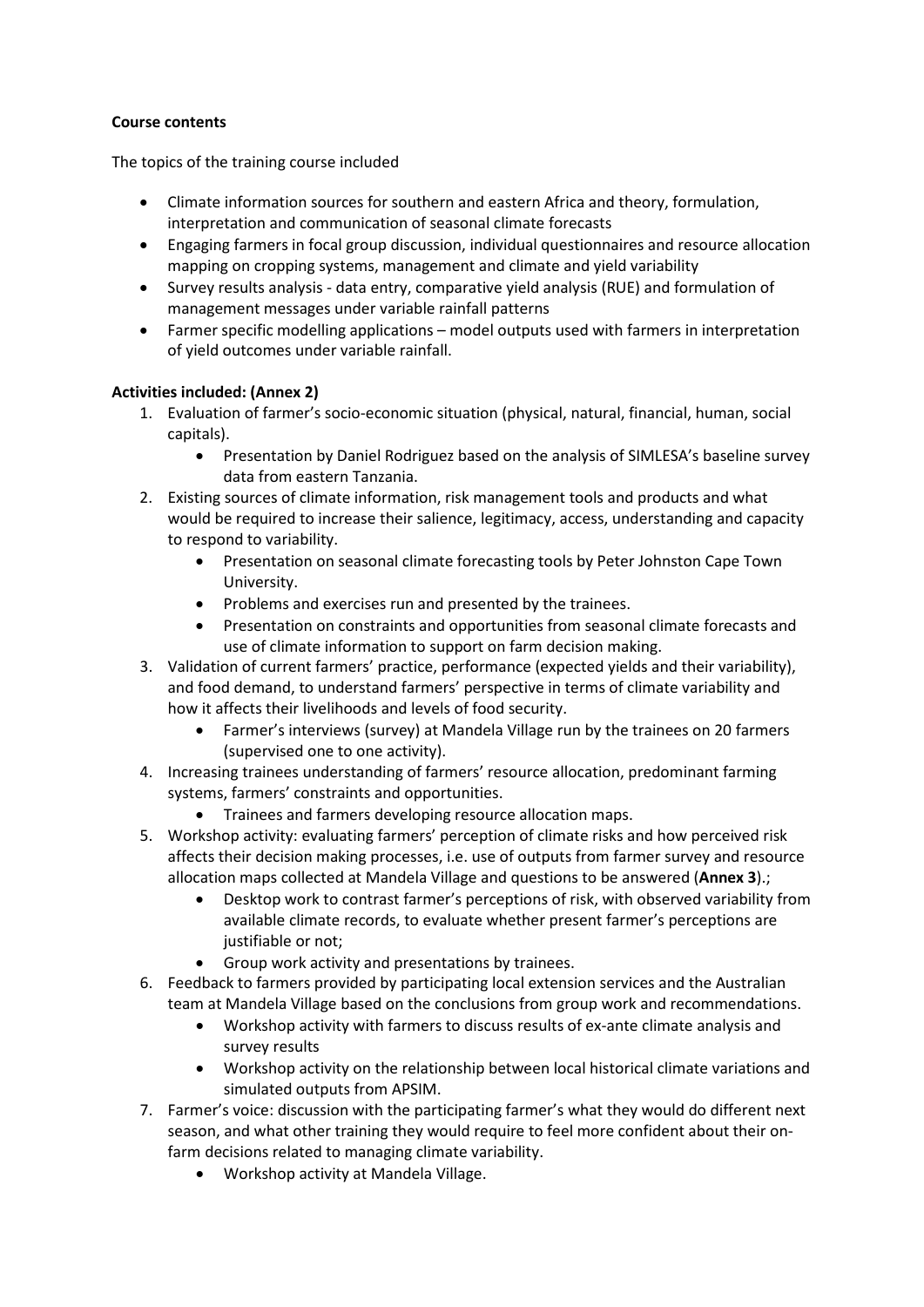- 8. Improving trainees understanding on sources of climate information, climate services and networking within each participating country.
	- Presentations by each country Meteorological service and representative from the ARC (South Africa).
- 9. Final reflections by trainees on what they will do different in their work when addressing climate risk management in their respective countries.
	- General discussion and recommendations for further work.

#### **Key Results**

• According to farmers, the most likely frequency of droughts, both in Eastern and Northern Tanzanian regions, is 3 out of 10 years. Farmers consider that drought events have very serious implications for them.

#### **Constraints to productivity**

**Climate conditions** 



• Input markets constraint farmer's capacity to purchase certified seeds, though access to fertilisers would appear to be less of a problem.

#### **Constraints**



*Cumulative probability distribution functions for farmers' answers on market constraints for access to seed and fertiliser*

- The agronomic performance of Mandela farmers is highly variable and low in general. Key constraints to rainfall use efficiency appear to be related to:
	- o the short window of opportunity between the start of the rainy season and the land preparation activities;
	- o sowings occurring outside the recommended sowing window,
	- o use of recycled seeds;
	- o no use of fertilisers and limited weeding;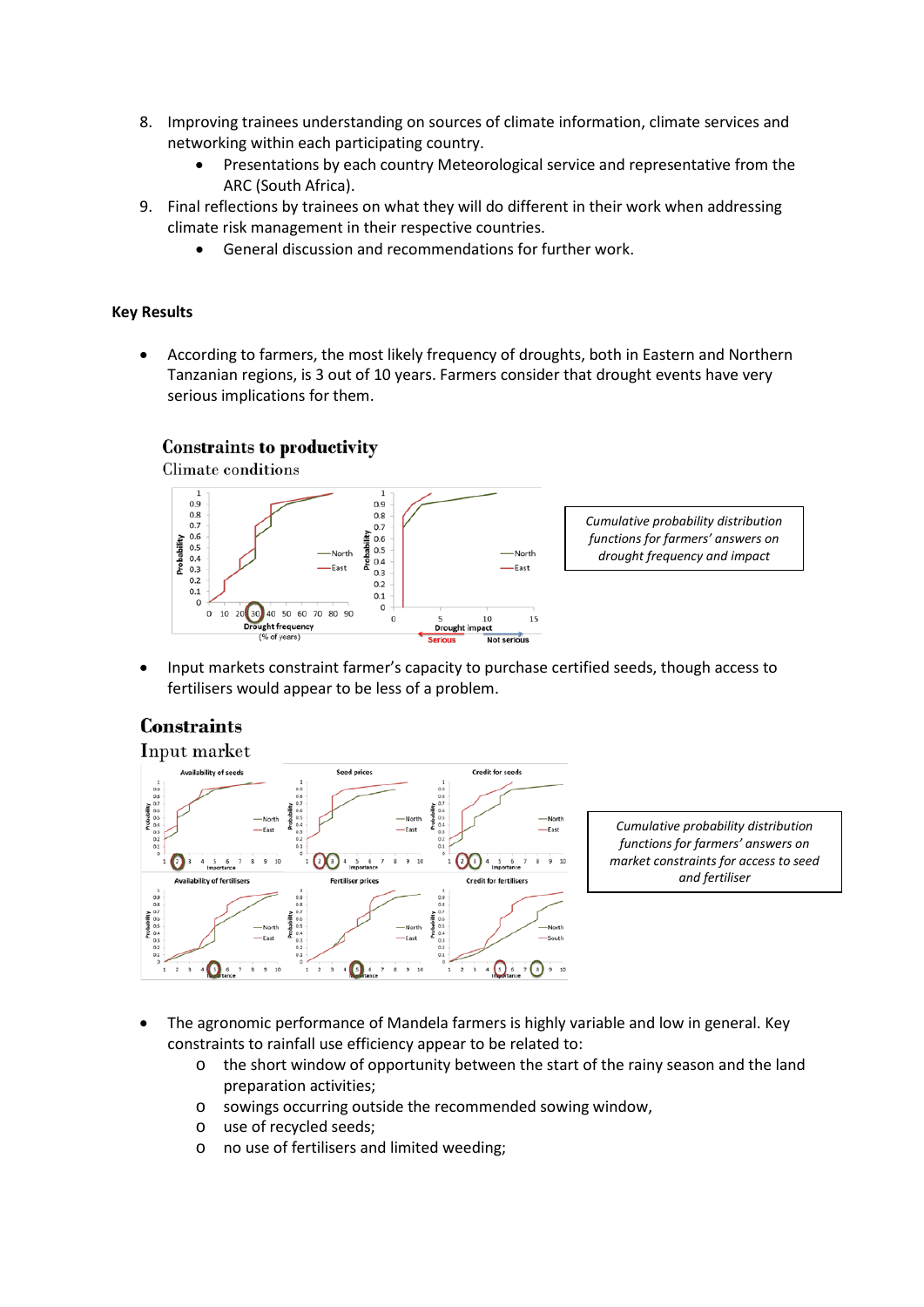- o lack of understanding of the benefits of fertilisers and at least two in-crop weeding events.
- o lack of cash to purchase fertilisers was also mentioned by several farmers.



*Mandela farmers' performance in terms of rainfall use efficiency during the last 10 years. Each symbol represents the response of a farmer. The slope of the lines through the origin indicate the efficiency frontier for rainfall use efficiency.*

• Based on the gained understanding the trainees concluded that producing a flyer in the local language, including best local agronomic practices, and discussing it with the Mandela farmers would be the best strategy to reduce the impacts of climate variability and increase farmers' resilience.

#### **Trainees' recommendations to farmers from Mandela Village, Tanzania (Swahili)**

#### *Uimarishaji endelevu wa Mfumo wa kilimo mseto cha Mahindi na Mikunde kwa ajili ya Uhakika wa Chakula Mashariki na Kusini mwa Afrika (SIMLESA)*

- Mbinu nzuri za kupambana na mabadiliko ya tabianchi ni kufuata kanuni bora za kilimo
- Panda bila kulima ndani ya matandazo. Ongea na wakulima walio kwenye mradi wa SIMLESA kuhusu uzoefu wao kuhusu mbinu hiii na matumizi ya viua gugu.
- Unaweza kupanda kwenye vumbi au mara tu baada ya mvua kunyesha kuanzia tarehe 15 Februari mpaka 15 Machi kwenye shimo lenye kina cha sentimita 5.
- Kitaalam mimea ya kujaza shamba sharti upande kwa nafasi ifuatayo: 75 sm (ft 2.5) mstari hadi mstari na 60 sm (2 ft) kati ya mche na mche.
- Kiutalaam panda mbegu bora au mbegu chotara
- Panda punje 3 kwa shimo na punguza zibakie 2 kwa shimo.
- Kama mvua zitachelewa panda aina ya mbegu zinazokomaa mapema au rudia kupanda baada ya ya mazao ya kwanza kukauka.
- Chelewa kupanda kama utabiri wa hali ya hewa unaonyesha kuwa mvua zitachelewa kuanza.
- Kama unalima kilimo mseto cha mahindi na mbaazi, panda mbaazi ya muda mrefu wakati mmoja na mahindi.
- Kwa wazoefu wa kutumia mbolea, tumia TSP kilo 30 kwa ekari kwa ajili ya kupandia. Weka mbolea ya kukuzia (Urea) kwa mafungu. Fungu la kwanza weka kilo 25 kwa ekari wiki 3 baada ya kuota halafu fungu la pili (kilo 25) wiki 7 baada ya kuota (kabla ya mahindi kuchanua). Hakikisha unaweka mbolea baada ya palizi.
- Kama hujawahi kutumia mbolea nunua na kutumia urea kwa majaribio. Tumia mfuko mmoja (Kilo 50) ugawanye mara mbili; kilo 25 weka wiki 3 baada ya kuota na zilizobaki weka wiki 7 baada ya kuota (kabla ya mahindi kuchanua). Hakikisha unaweka mbolea baada ya palizi.
- Weka mbolea wakati udongo una unyevu au baada ya mvua kunyesha katika shimo la kina cha 5sm na ufukie.
- Kila inapowezekana panda mazao mchanganyiko kwa mfano Alizeti, ufuta, mtama, pamba, kunde, choroko na ngwara.
- Fanya kilimo cha mzunguko wa mahindi na mikunde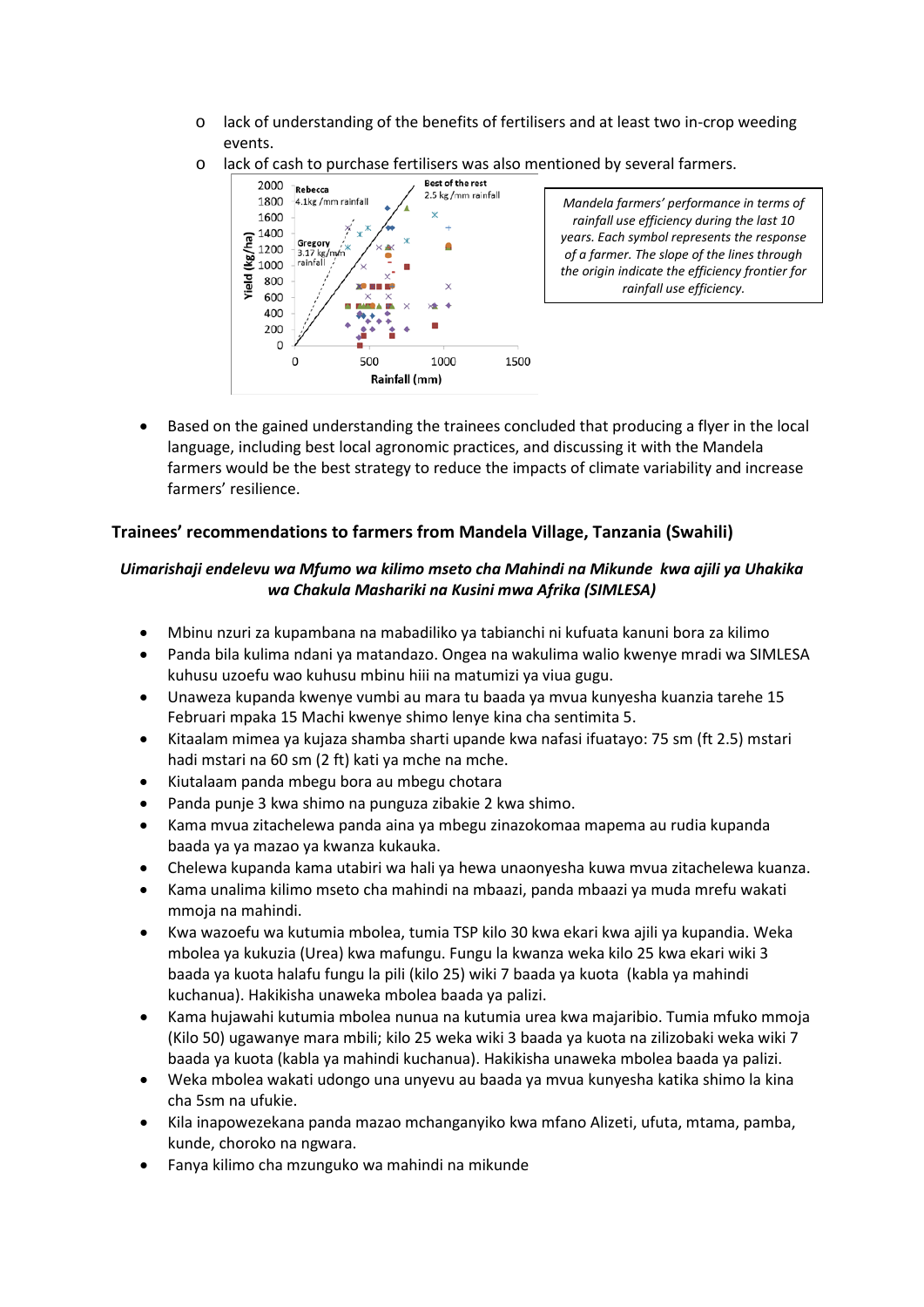- Palilia mara angalau mara mbili baada ya kupanda
- Baada ya kuvuna usiondoe masalia yote ya mazao shambani. Hii itasaidia mvua kuingia vizuri ardhini, kutunza unyevu aridhini, kuzuia mmomonyoko wa ardhi, kuzuia uotaji wa magugu.

#### **Trainees' recommendations to farmers from Mandela Village, Tanzania (English)**

- The best climate risk management strategy is good agronomic practice
- Direct seed with a hoe under the mulch. Talk to the SIMLESA farmers about their experience with these practices and with the use of herbicides.
- Dry sow or sow after a rainfall between the 15th February and 15th March, at 5cm depth.
- Sowing density: Sow your maize at 75cm (2.5 feet) between rows and at 60cm (2 feet) between hills.
- Preferably sow certified open pollination or hybrid seed.
- Sow 3 seeds and after emergence thin to 2 plants per station.
- With late onset of the rains sow early maturity varieties, or re-sow failed crops.
- Delay sowing if the forecast is for poor early season rains.
- If you are intercropping with pigeonpeas sow a long duration variety at the same time as the maize, at 50cm between hills. Sow one pigeonpea plant per sowing station.
- For the more experienced fertiliser users use triple super phosphate (TSP) 30kg/acr at sowing. Split the Urea fertiliser between 3 weeks after emergence (25kg/acr), and pre flowering (7 weeks) 25kg / acr. Apply the fertiliser after weeding operations.
- If you haven't used fertilisers before buy Urea to experiment. Buy one bag of urea (50kg) and split the bag between knee height (or 3 weeks after emergence) 25kg/acr, and pre flowering (7 weeks) 25kg / acr. Apply the fertiliser after weeding operations.
- Only apply fertilisers if there is soil moisture and you are expecting more rain. Apply the fertiliser after the rain by digging a hole next to the plant (5cm) and bury the fertiliser.
- Whenever possible diversify the number of sown crops, for example: sunflower, simsim, sorghum, cotton, cowpea, greengram, and lablab.
- Preferably rotate the maize fields with the legumes.
- Weed your crops at least twice after sowing.
- After harvesting keep the residues on the surface of the soil to create a mulch. This will help reduce soil erosion, retain soil moisture, improve rainfall infiltration, and control weeds.

#### **Key lessons learnt during the Master Class according to the participating trainees**

- 1. Number of seasonal forecasting systems (SCF) available (3, mentioned by participants )
- 2. Interpretation of SCF outputs (4)
- 3. The value of long term climate records (2)
- 4. Work more closely with Met office people (4)
- 5. Use of weather forecast to adapt practices
- 6. Developing sustainable support systems for farmers
- 7. Building more capacity in climate risk management (2)
- 8. How risk management strategies can be downscaled to farmer level (climate records, modelling, insurance products, SCF)
- 9. The need of a participatory approach combining modelling, climate records etc (2)
- 10. Not enough information on SCF -> and that weather and climate information can be useful to farmers
- 11. How to fill the gap between meteorologists and agronomists
- 12. Participatory approaches on local climate (3)
- 13. Providing immediate feedback to farmers
- 14. Add value to research outputs by using weather and climate data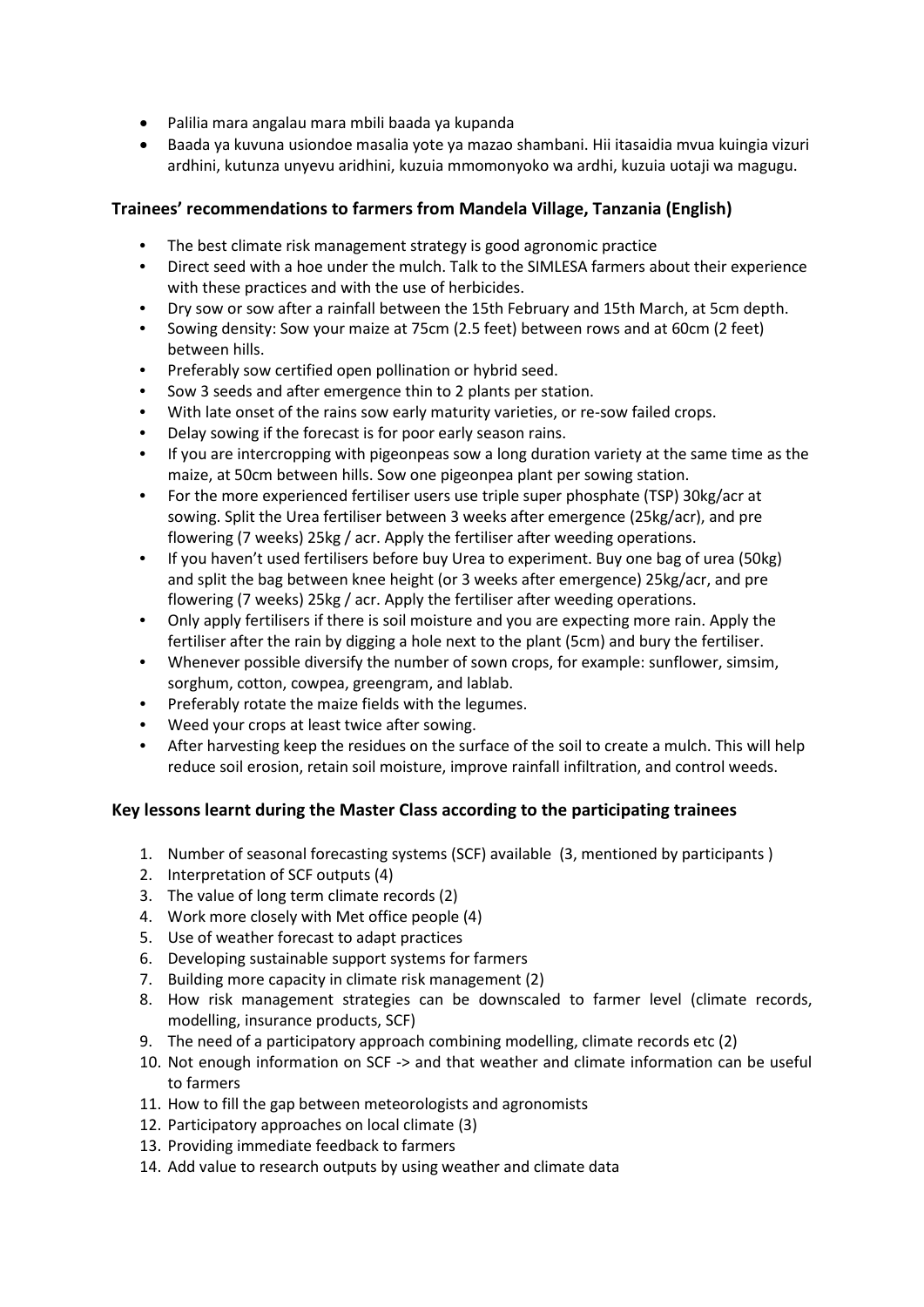- 15. Price risk (at Mandela) is possibly a more important driver of practice change
- 16. Importance of understanding SCFs
- 17. Participatory approaches: understanding farmer's situation and perceptions and needs

#### **Lessons Learned in relation to Training Workshop**

- 1. Having access to Mandela village from Morogoro was crucial to the objectives of the workshop. However it resulted in logistical arrangements that were susceptible to flight delays and missed connections. Quite a few participants did not arrive until late on the Tuesday, missing the first farmer interactions. Though more costly, having participants arriving on the Saturday would be a risk management strategy for future training workshops.
- 2. The workshop had participants from 7 different African countries and this allowed for effective dissemination of the climate subject matter and participatory processes demonstrated at the workshop. However, lack of KiSwahili language skills did present serious limitations for participant's involvement in the farmer interactions. It also meant that the researcher numbers at the farmer meetings swamped the farmer numbers. It would be more efficient if the participatory processes were demonstrated on a country by country basis, with fewer researchers involved and language constraints reduced.
- 3. The training workshop content proved to be overly ambitious. Insufficient time to complete tasks (eg. SCF exercise, general discussion with farmers, survey analysis) became an issue, despite the dedication of the participants to remain involved late into the day(s). The value of combining survey results and model outputs as part of the farmer feedback process was unable to be tested. Perhaps a two stage training would be preferable  $-$  (i) training on climate information, services, seasonal forecasting and insurance schemes implemented on an across country basis to share basic skills, process and information. And (ii) training in engagement with farmers on climate variability and risk using participatory approaches implemented on a site specific basis.

#### **Results of the post- Master Class survey**

The results of the survey are shown in Annex 5. Participants were quite positive in their scoring of all aspects of the Master Class. No negative responses were recorded by any of the participants although between one and three participants recorded neutral scores for many of the questions/statements in the survey. The comments made on the survey forms reflect those given in 'Key Lessons Learned section' above.

#### **References**

Challinor A, Wheeler T, Garforth C, Craufurd P, Kassam A (2007) Assessing the vulnerability of food crop systems in Africa to climate change. Climatic Change 83, 381-399.

- Hansen JW, Mishra A, Rao KPC, Indeje M, Kinthia Ngugi R (2009) Potential value of GCM-based seasonal rainfall forecasts for maize management in semi-arid Kenya. Ag Systems 101, 80-90.
- Hansen JW, Mason SJ, Sun L, Tall A (2011) Review of seasonal climate forecasting for agriculture in Sub-Saharan Africa. Expl Agric 47, 205-240.
- Meinke H, Howden M, Struik P, Nelson R, Rodriguez D, Chapman S (2009) Adaptation science for agriculture and natural resource management – urgency and theoretical basis. Current Opinion in Environm Sust. 1, 69-76.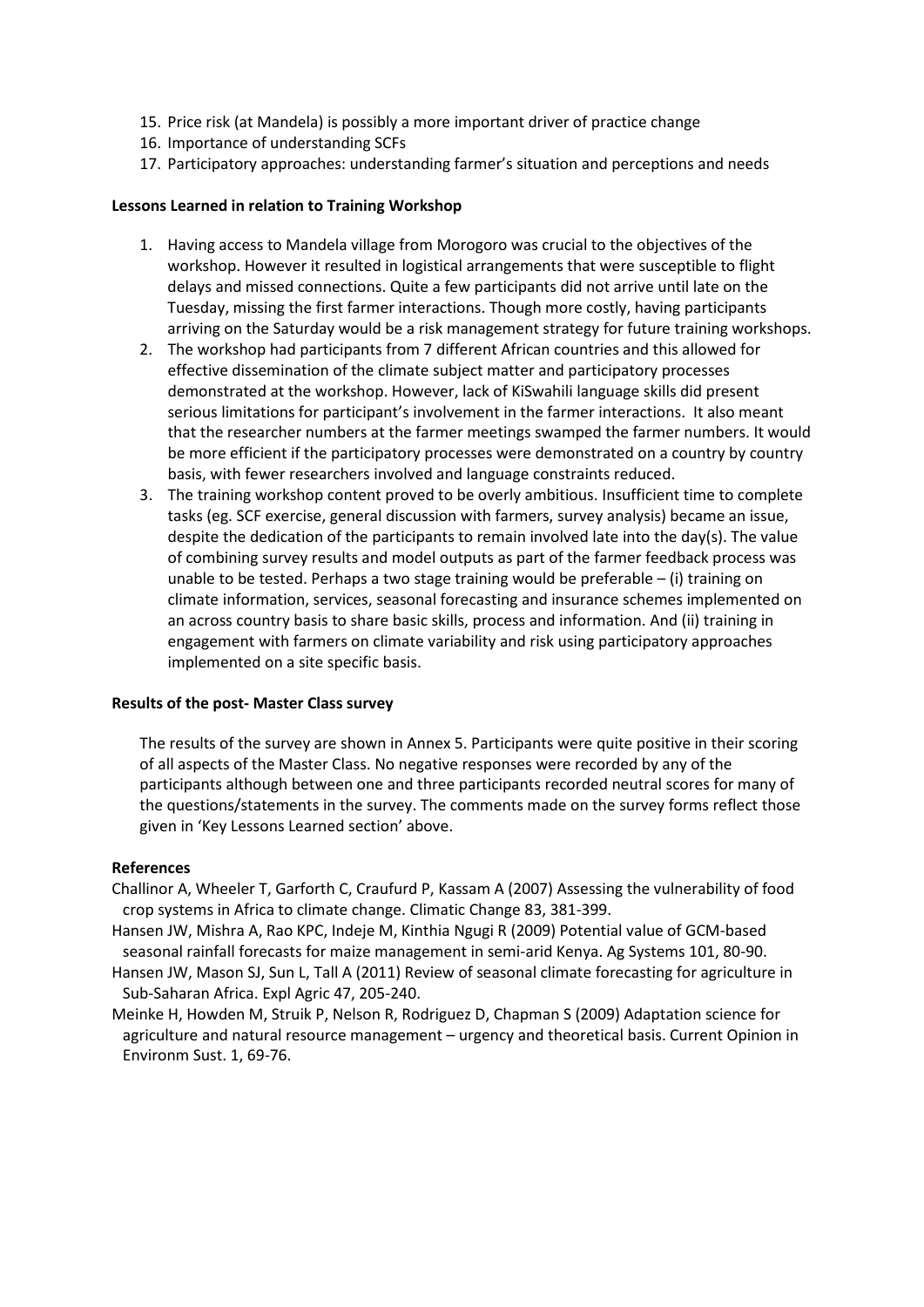| Country       | <b>No</b>      | <b>Name</b>              | Organisation     | e-mail                        | <b>Phone</b>          |
|---------------|----------------|--------------------------|------------------|-------------------------------|-----------------------|
| Malawi        | $\mathbf{1}$   | Donwell Kamalongo        | <b>DARS</b>      | dkamalongo@yahoo.com          | +265 991 740 679      |
|               | $\overline{2}$ | Stanley                  | Dept. Climate    | schabvunguma@yahoo.com        | +265 993 393 579/+265 |
|               |                | Chabvunguma              | Change and Met   |                               | 1700159               |
|               | 3              | Lloyd Liwimbi            | <b>DARS</b>      | sliwimbi@yahoo.com            | +265 888 509 430      |
|               | $\overline{4}$ | Sheila Kangombe          | <b>DAES</b>      | sheilakangombe@yahoo.co.uk    | +265 999 510 539      |
| Mozambique    | 5              | Custodio Jose            | IIAM -           | youpax@yahoo.com.br           |                       |
|               |                | Fernando Jorge           | Sussundenga      | custodiojorge09@gmail.com     |                       |
|               | 6              | Jose Domingos            |                  | chiochojose@yahoo.com.br      | +258825911540         |
|               |                | Chiocho                  |                  |                               |                       |
|               | $\overline{7}$ | Manuel Fungulane         | IIAM - Angonia   | fungucueza@yahoo.com.br       | +258 825762000/+258   |
|               |                |                          |                  |                               | 848234768             |
|               | 8              | Alexandre Tique          | Met Institute    | alexandre_t@inam.gov.mz       | +258828770080         |
| Kenya         | 9              | Alfred N. Micheni        |                  | alfredmicheni@yahoo.com       | +254 0720705625       |
|               | 10             | John Achieng             |                  | Joachieng2004@yahoo.com       | +254 0722371873       |
|               | 11             | Jim K. Nyaga             |                  | jimnyaga@gmail.com            | +254 0727877883       |
|               | 12             | Caroline Netia           | Agric Extn       | carolnetia@yahoo.com          | +254733822973         |
|               |                | Kamau                    |                  |                               |                       |
| Ethiopia      | 13             | Solomon Jemal            | EIAR/MARC        | Yesol78@yahoo.com             | 0222250210/911348182  |
|               | 14             | Zerihun Abebe            | OARI/Bako        | baatiree@yahoo.com            | 057 6650174/          |
|               |                |                          |                  |                               | 0913372899            |
|               | 15             | Gezu Mengistu            | Nat. Met. Agency | gezumengistu@yahoo.com        | 0221124865/912095203  |
|               | 16             | <b>Andualem Shimeles</b> | EIAR/MARC        | andushime@gmail.com           | 0222250210/910104353  |
| Tanzania      | 17             | <b>Bashir Makoko</b>     | Research-SARI    | brmakoko@yahoo.com            |                       |
|               | 18             | John Sariah              | Research-SARI    | jsariah@yahoo.com             | +255 777539699        |
|               | 19             | Geofrey Sagumo           | Climate Change   | geofsag@yahoo.co.uk           | +255 756069085        |
|               |                |                          | and Met          |                               |                       |
|               | 20             | Felista Mlingi           | Extension        | Mbulucouncil2006@yahoo.com    |                       |
|               |                |                          |                  | .uk                           |                       |
|               | 21             | Juliana Adosi            | Tanz Met Agency  | Juliana.adosi@yahoo.com       | +255 784291352        |
| Botswana      | 22             | Ugele Majaule            | Agric Res.       | majauleu@yahoo.com            | +267 3668116          |
|               | 23             | Kgosietsile Moeti        | Agric Res.       | kgmoeti@gov.bw                | +267 3668182          |
| South Africa  | 24             | Mokhele Moeletsi         | ARC-ISCW         | moeletsi@arc.agric.za         | +27 123102537/+27     |
|               |                |                          |                  |                               | 824494080             |
| <b>CIMMYT</b> | 25             | Mulugetta Mekuria        | <b>CIMMYT</b>    | m.mekuria@cgiar.org           |                       |
| Australia     | 26             | Daniel Rodriguez         | QAAFI            | d.rodriguez@uq.edu.au         | +61 7 46881437        |
|               |                |                          |                  |                               | +61 7 434075094       |
|               | 27             | John Dimes               | <b>DEEDI</b>     | John.dimes@deedi.gld.gov.au   | +61 7 46881465        |
|               |                |                          |                  |                               | +61 7 417089467       |
|               | 28             | Denis Blight             | Crawford Fund    | denis.blight@crawfordfund.org |                       |
|               | 29             | <b>Brendan Brown</b>     | <b>ACIAR</b>     | Brendan@aciar.gov.au          |                       |
| South Africa  | 30             | Peter Johnston           | Cape Town        | johnston@csag.uct.ac.za       |                       |
|               |                |                          | University       |                               |                       |

# **Annex 1. Participants and trainers**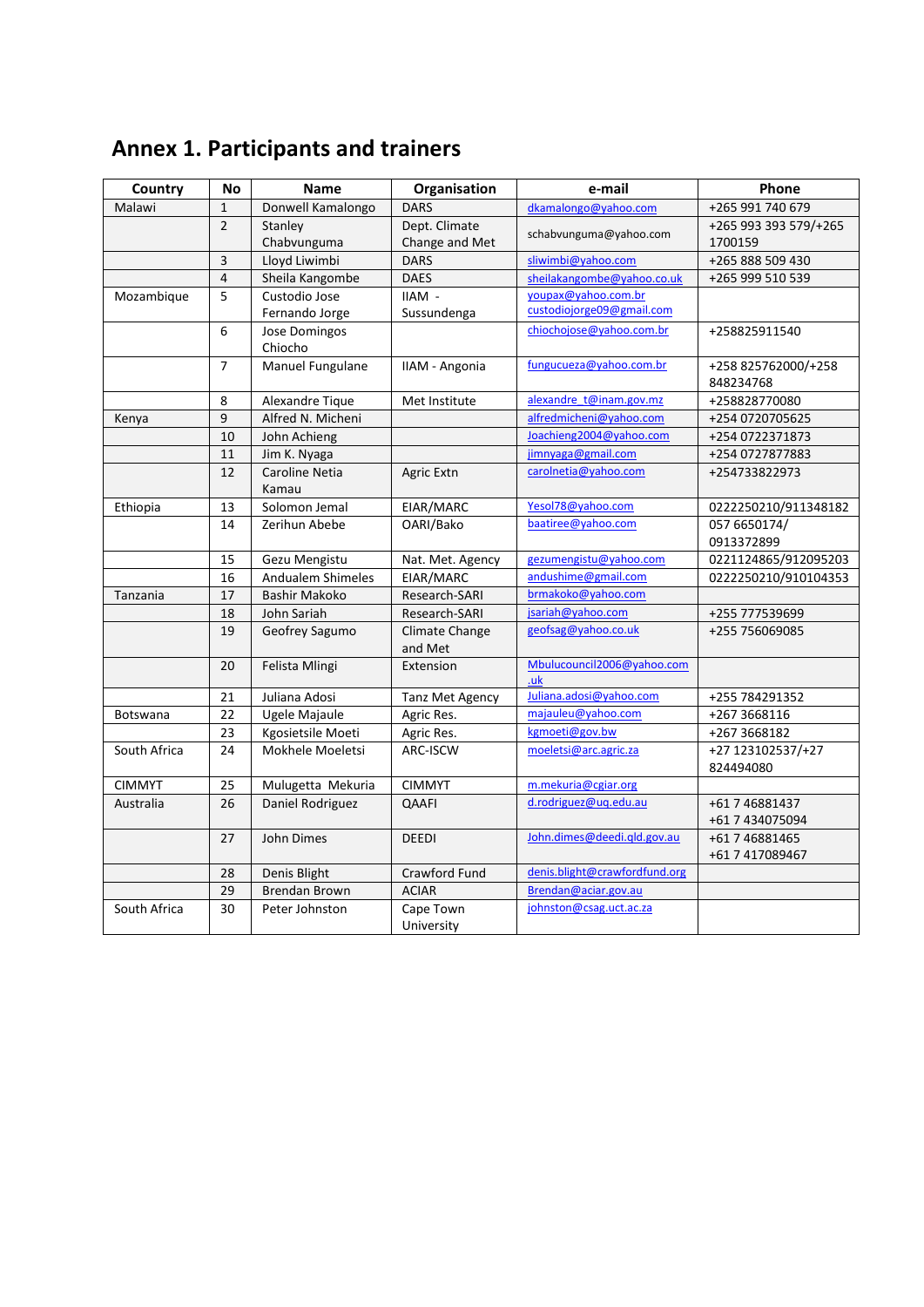# **Annex 2: Program**

| Mon 28 <sup>th</sup>                      | Tues 29 <sup>th</sup>                         | Wed 30 <sup>th</sup>                       | Thur $1st$                             | Fri $2^{nd}$                              |
|-------------------------------------------|-----------------------------------------------|--------------------------------------------|----------------------------------------|-------------------------------------------|
| 9 Arrival and                             | 8:30 Travel to                                | 8:30 Reflection and                        | 8:30 Travel to                         | 9:00 Presentations by                     |
| introductions                             | Mandela village                               | inputs on the use of                       | Mandela village                        | the ARC                                   |
| (Mulugetta Mekuria)                       |                                               | climate information                        |                                        | representatives                           |
|                                           |                                               | and climate risk                           |                                        |                                           |
|                                           |                                               | management tools.                          |                                        |                                           |
|                                           |                                               | (Peter Johnston)                           |                                        |                                           |
| 9:30 Review week                          | 9:30 Farmer group                             | 9:15 Summarise                             | 9:30 Farmer feedback                   | (continuation)                            |
| program, feedback                         | meeting: Description                          | response data on                           | on survey results.                     |                                           |
| from participants                         | of their cropping                             | household                                  | • Explore                              |                                           |
| (John Dimes)                              | systems and                                   | descriptions, food                         | opportunities for                      |                                           |
|                                           | management<br>practices                       | requirements, crop<br>production and       | better climate risk<br>management with |                                           |
|                                           |                                               | management                                 | farmers.                               |                                           |
|                                           |                                               | (participants                              | • Use of SCF in                        |                                           |
|                                           |                                               | computer work)                             | decision making                        |                                           |
|                                           |                                               |                                            | • Seek inputs on                       |                                           |
|                                           |                                               |                                            | treatments for field                   |                                           |
|                                           |                                               |                                            | experimentation.<br>(Skip)             |                                           |
| 10:30 Morning tea<br>11:00 Climate risk,  | (Skip)<br>Group activity with                 | 10:30 Morning tea<br>11:00 Formulate yield | (continuation)                         | 10:30 Morning tea<br>11:00 Review week    |
| risk management and                       | farmers: Discussion of                        | distributions of                           |                                        | activities and plan                       |
| role within SIMLESA                       | production                                    | farmers (rainfall,                         |                                        | way forward,                              |
| (Daniel Rodriguez).                       | constraints.                                  | yields) and compare                        |                                        | including tasks on risk                   |
|                                           |                                               | with meteorological                        |                                        | analysis by country                       |
|                                           | <b>Evaluation of local</b>                    | data, and simulation                       |                                        |                                           |
|                                           | knowledge of climate,<br>seasonal forecasting | outputs                                    |                                        |                                           |
|                                           | and decisions affected                        |                                            |                                        |                                           |
| 11:30 Climate                             | One on one farmer                             | 12:30 Simulation of                        | (continuation)                         | What will you be                          |
| information and                           | surveys run by                                | crop yields and                            |                                        | doing different in your                   |
| seasonal climate                          | participants.                                 | questions of selected                      |                                        | R&D plans and farmer                      |
| forecasting (Peter<br>Johnston, Cape Town | <b>Individual Resource</b>                    | farmers (John Dimes)                       |                                        | interactions, when<br>you go back to your |
| University)                               | Allocation Maps and                           |                                            |                                        | country?                                  |
|                                           | Questionnaire                                 |                                            |                                        |                                           |
|                                           |                                               |                                            |                                        |                                           |
| 13:00 Lunch                               | 13:00 (Late) Lunch                            | 13:00 Lunch                                | (Late) Lunch with                      | 13:00 Lunch                               |
|                                           | with farmers                                  |                                            | farmers                                |                                           |
| 14:00 Climate<br>information and          | 14:30 Return to<br>Workshop venue             | 14:00 Participants<br>preparing for group  | 14:00 Return to<br>Workshop venue      | Closing ceremony and<br>distribution of   |
| seasonal climate                          |                                               | presentations                              |                                        | Participation                             |
| forecasting (Peter                        |                                               |                                            |                                        | Certificates from                         |
| Johnston, Cape Town                       |                                               |                                            |                                        | Crawford Fund                             |
| University)                               |                                               |                                            |                                        |                                           |
| 16:30Plan for Day 2                       | 15:30 Afternoon tea                           | 15:30 Afternoon tea                        | 15:30 Afternoon tea                    |                                           |
| Farmer meeting (John<br>Dimes)            |                                               |                                            |                                        |                                           |
|                                           | 16:00 Overview of                             | 16:00 Group                                | 15:00 Presentations                    |                                           |
|                                           | what we saw and                               | presentations on                           | by National Met                        |                                           |
|                                           | learnt today, and                             | questions 1-6 below.                       | Departments from                       |                                           |
|                                           | planning of next day's                        |                                            | each country                           |                                           |
|                                           | activities (Daniel<br>Rodriguez)              | General discussion<br>and participants     |                                        |                                           |
|                                           |                                               | preparing their                            | 19:00 Dinner                           |                                           |
|                                           |                                               | messages to the                            |                                        |                                           |
|                                           |                                               | farmers the next day.                      |                                        |                                           |

# **Master Class Program**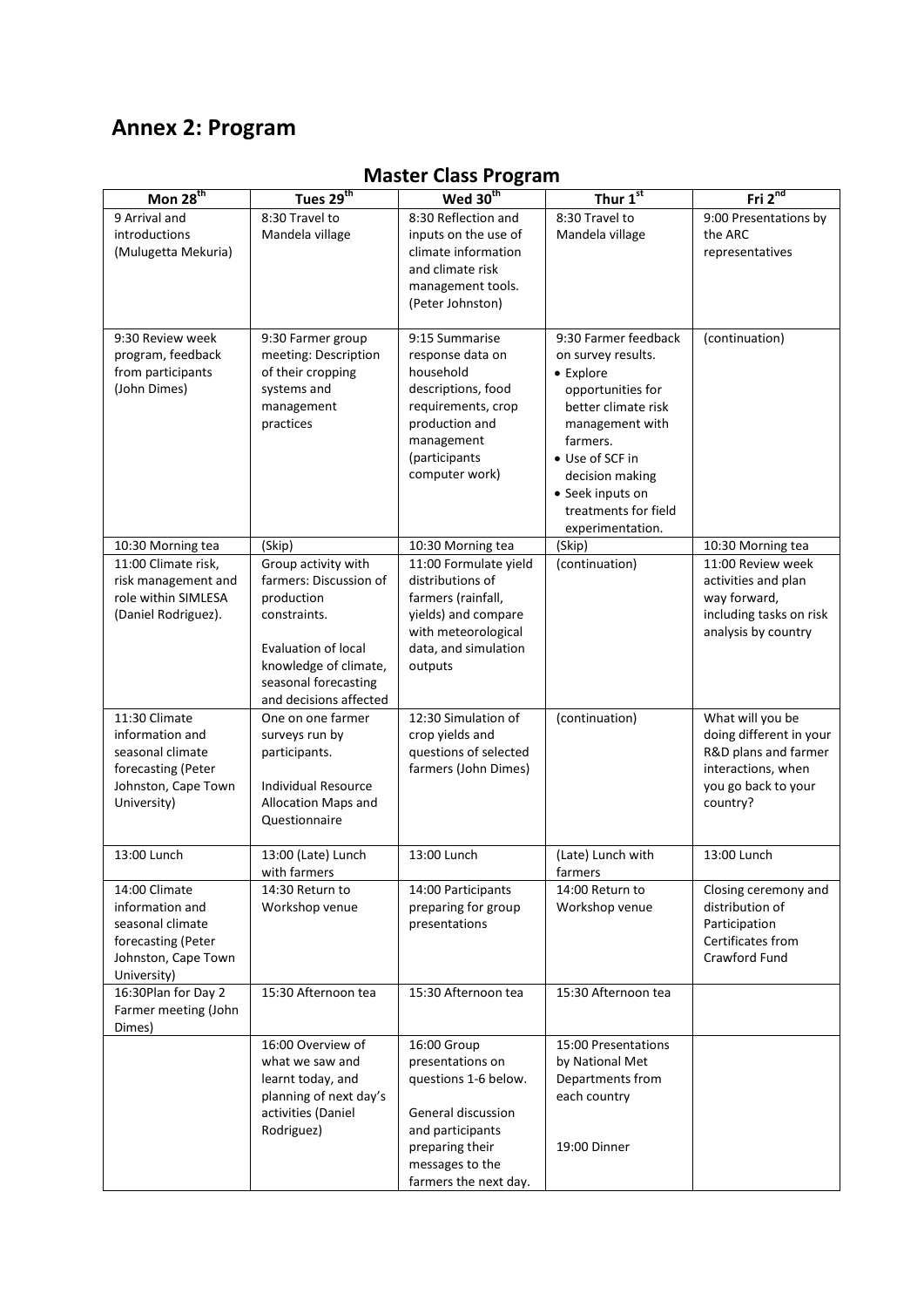## **Annex 3.**

# **Questions addressed by the group using farmer survey results**

#### **Questions answered by the participants on the Wednesday during the group presentations.**

- 1. What is the farmer's perception of climatic conditions for crop production % of good, average and poor seasons?
- 2. What aspects of rainfall are associated with good, average and poor seasons?
- 3. How does farmer's summary description of climatic conditions compare to their recollection of yield of maize in the same seasons
- 4. How does the farmer's description compare to the meteorological record? (i) rainfall anomalies (ii) adequacy to grow maize (season rain cf. thresholds for good, poor, average (iii) APSIM output
- 5. What management practices, and how, do farmers change in response to seasonal conditions?
- 6. How many bags of maize needs to be sold to purchase a bag of fertiliser?

# **Annex 4:**

#### **Newly developed resources and links to downloadable files**

- [Weeks program by John Dimes](http://dl.dropbox.com/u/20788757/Climate%20Risk%20Training/Weeks_program.ppt)
- [Introduction to climate risk management by Daniel Rodriguez](http://dl.dropbox.com/u/20788757/Climate%20Risk%20Training/climate%20risk_DR%20introduction.pptx)
- [Seasonal climate forecasting by Peter Johnston](http://dl.dropbox.com/u/20788757/Climate%20Risk%20Training/Sf%20presentation.pptx)
- [Challenges of using seasonal climate forecasting tools](http://dl.dropbox.com/u/20788757/Climate%20Risk%20Training/challenge-PJ.pptx) by Peter Johnston
- [Exercises by Peter Johnston](http://dl.dropbox.com/u/20788757/Climate%20Risk%20Training/Task.pptx)
- [Meeting with farmers by John Dimes](http://dl.dropbox.com/u/20788757/Climate%20Risk%20Training/Farmer_meeting.ppt)
- [Excel survey form](http://dl.dropbox.com/u/20788757/Climate%20Risk%20Training/Survey%20Final.xls)
- [Calculation of rainfall water use efficiency frontier](http://dl.dropbox.com/u/20788757/Climate%20Risk%20Training/Survey%20Final.xls)
- [Group picture at Mandela Villa](http://dl.dropbox.com/u/20788757/Climate%20Risk%20Training/DSC_0073_reduced%20size.jpg)
- [Group picture with Denis Blight](http://dl.dropbox.com/u/20788757/Climate%20Risk%20Training/DSC_0073_reduced%20size.jpg)
- [Movie with Mandela farmer](http://dl.dropbox.com/u/20788757/Climate%20Risk%20Training/Survey%20Final.xls)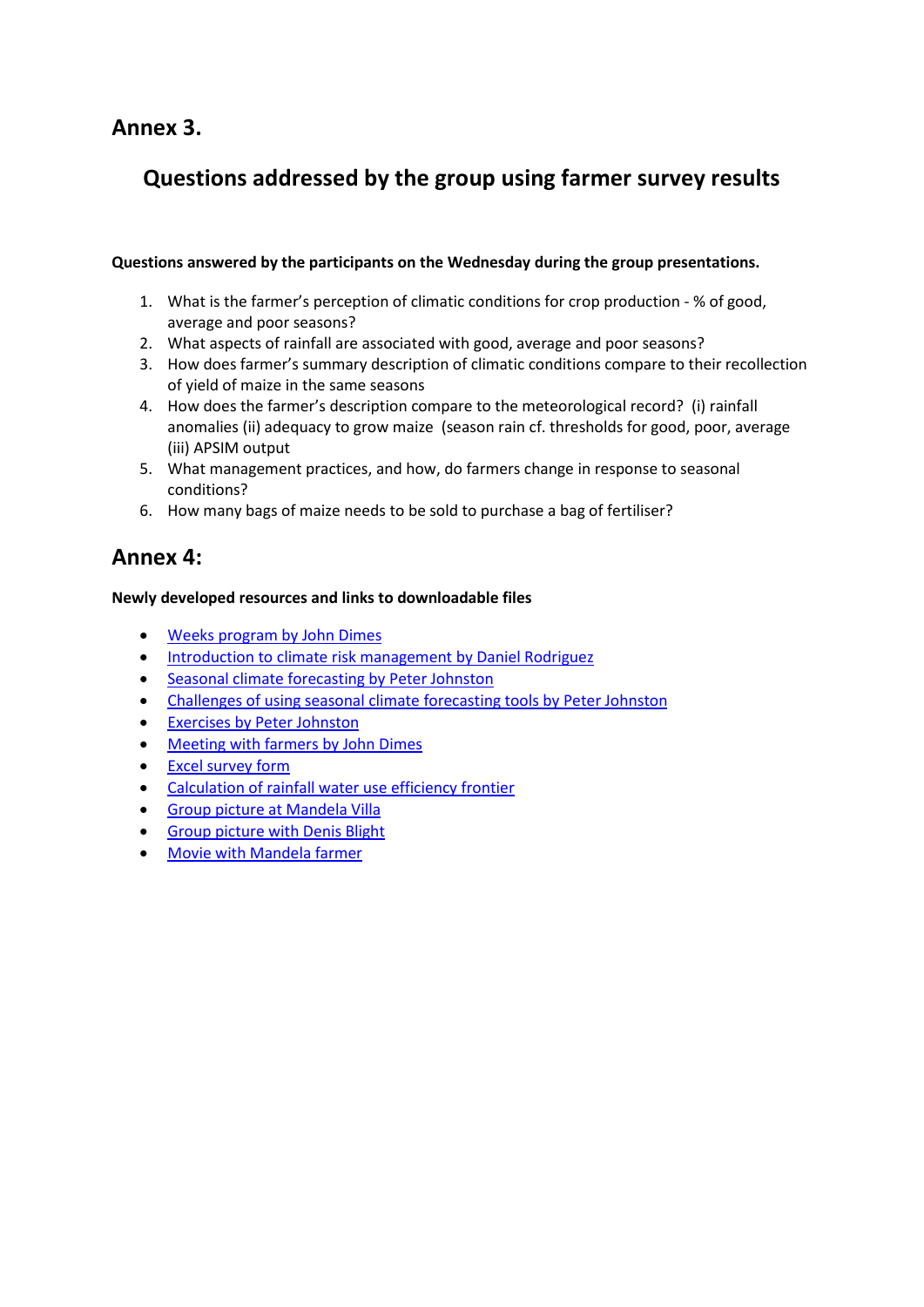## **Annex 5** POST COURSE SURVEY – MASTER CLASS: MANAGEMENT OF CLIMATE VARIABILITY - RESULTS

| <b>A</b> Quality of the Course:                                 | Strongly<br>Agree                                                                                                                                                                                                                                                                                                                                                                                                                                                                                                                                                                                                                                                | Agree | Neutra       | Disagree | Strongly<br>Disagree | Νά<br>Relevant |
|-----------------------------------------------------------------|------------------------------------------------------------------------------------------------------------------------------------------------------------------------------------------------------------------------------------------------------------------------------------------------------------------------------------------------------------------------------------------------------------------------------------------------------------------------------------------------------------------------------------------------------------------------------------------------------------------------------------------------------------------|-------|--------------|----------|----------------------|----------------|
| (1) The content of the training course was                      |                                                                                                                                                                                                                                                                                                                                                                                                                                                                                                                                                                                                                                                                  |       |              |          |                      |                |
| directly related to my field of work at time of<br>completion   | 13                                                                                                                                                                                                                                                                                                                                                                                                                                                                                                                                                                                                                                                               | 6     | 2            |          |                      |                |
| (2) I was provided with adequate supporting<br>material         | 8                                                                                                                                                                                                                                                                                                                                                                                                                                                                                                                                                                                                                                                                | 11    | $\mathbf{1}$ |          |                      |                |
| (3) The trainers/ mentors were knowledgeable                    |                                                                                                                                                                                                                                                                                                                                                                                                                                                                                                                                                                                                                                                                  |       |              |          |                      |                |
| and provided lectures/information of a good<br>quality          | 15                                                                                                                                                                                                                                                                                                                                                                                                                                                                                                                                                                                                                                                               | 6     |              |          |                      |                |
| (4) The content was easy to understand                          | 9                                                                                                                                                                                                                                                                                                                                                                                                                                                                                                                                                                                                                                                                | 12    |              |          |                      |                |
| (5) The level of English used was good                          | 13                                                                                                                                                                                                                                                                                                                                                                                                                                                                                                                                                                                                                                                               | 8     | 1            |          |                      |                |
| (6) There was sufficient time allowed for the                   |                                                                                                                                                                                                                                                                                                                                                                                                                                                                                                                                                                                                                                                                  |       |              |          |                      |                |
| training event to get a good understanding of<br>the content    | 9                                                                                                                                                                                                                                                                                                                                                                                                                                                                                                                                                                                                                                                                | 10    | 3            |          |                      |                |
|                                                                 |                                                                                                                                                                                                                                                                                                                                                                                                                                                                                                                                                                                                                                                                  |       |              |          |                      |                |
| (7) The course was well balanced between<br>theory and practice | 11                                                                                                                                                                                                                                                                                                                                                                                                                                                                                                                                                                                                                                                               | 9     | $\mathbf{1}$ |          |                      |                |
| (8) Other? Please specify                                       | Good learning from other SIMLESA partners<br>$\overline{\phantom{a}}$<br>Presentations from different countries was a<br>learning tool as well<br>Full participation of farmers<br>The significance of the graph on probability<br>$\overline{\phantom{a}}$<br>(accumulated) against yield needs to be<br>emphasised<br>the course linked with partners<br>$\overline{\phantom{a}}$<br>I would appreciate the approach followed to<br>$\overline{\phantom{a}}$<br>reach the farmers on the ground and climate<br>change and risk management and<br>recommendations: an applied form of the<br>training<br>Would like more content on field/ farmers<br>practices |       |              |          |                      |                |